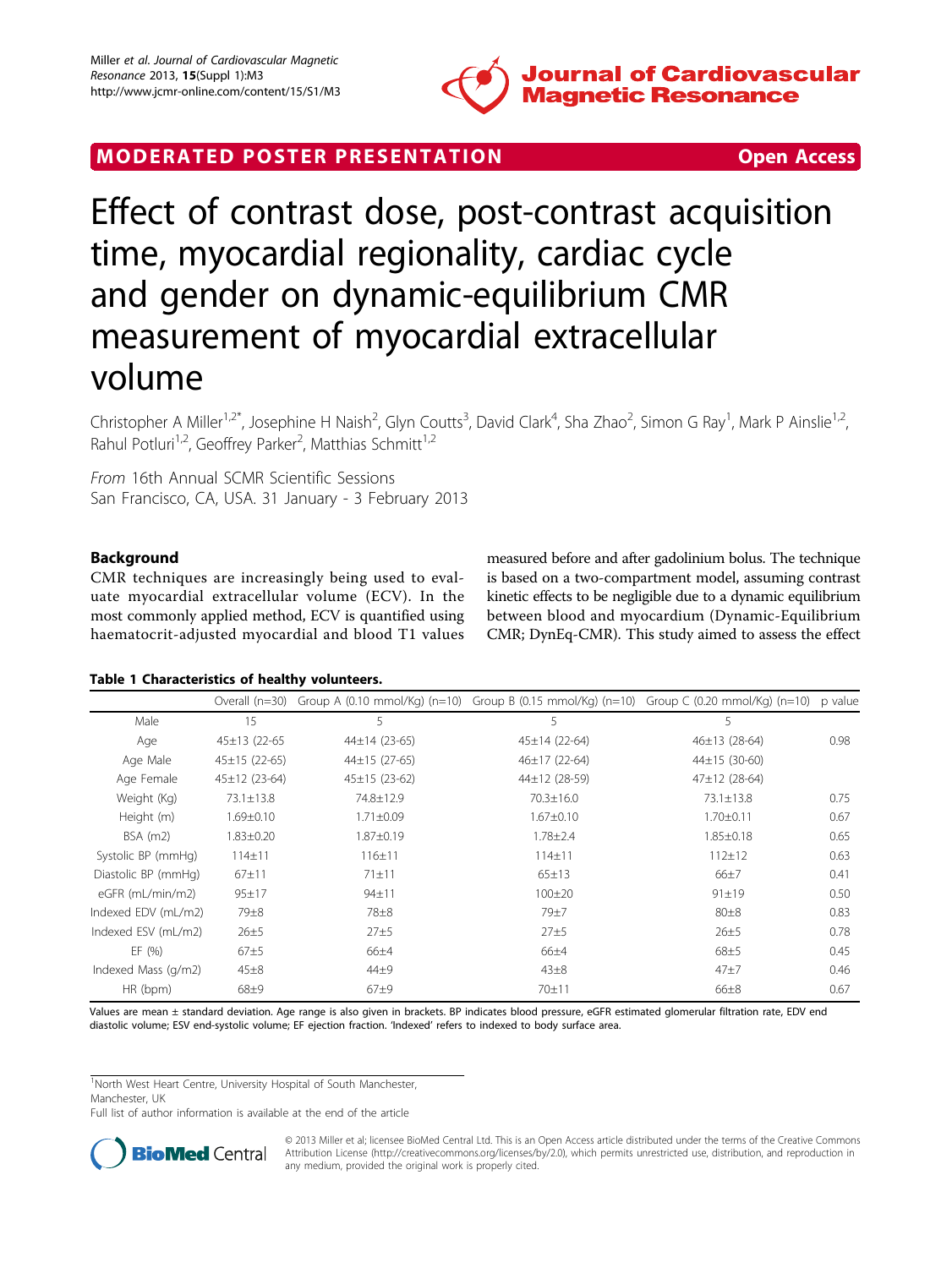<span id="page-1-0"></span>Miller et al. Journal of Cardiovascular Magnetic Resonance 2013, 15(Suppl 1):M3 http://www.jcmr-online.com/content/15/S1/M3



Figure 1 (A) Myocardial (Myo, dashed lines) and blood (continuous lines) T1 relaxation times plotted against time after contrast (Gd-DTPA) administration. Group A (red) received 0.10mmol/kg contrast, Group B (blue) received 0.15mmol/kg and Group C (green) received 0.20mmol/kg. Pre-contrast (Time 0) myocardial and blood T1 relaxation times were not significantly different between groups. Post-contrast T1 relaxation times shortened significantly as contrast dose increased. (B) Myocardial and blood R1 (1/T1) values plotted against time after contrast administration. Labeling as per A. (C) Dynamic-equilibrium CMR-measured myocardial extracellular volume fraction (ECV) plotted against time following contrast administration. ECV was significantly higher in group A compared to group B and group C, but there was no significant difference between groups B and C. ECV increased linearly over time in each group. Error bars represent ±1 SD.